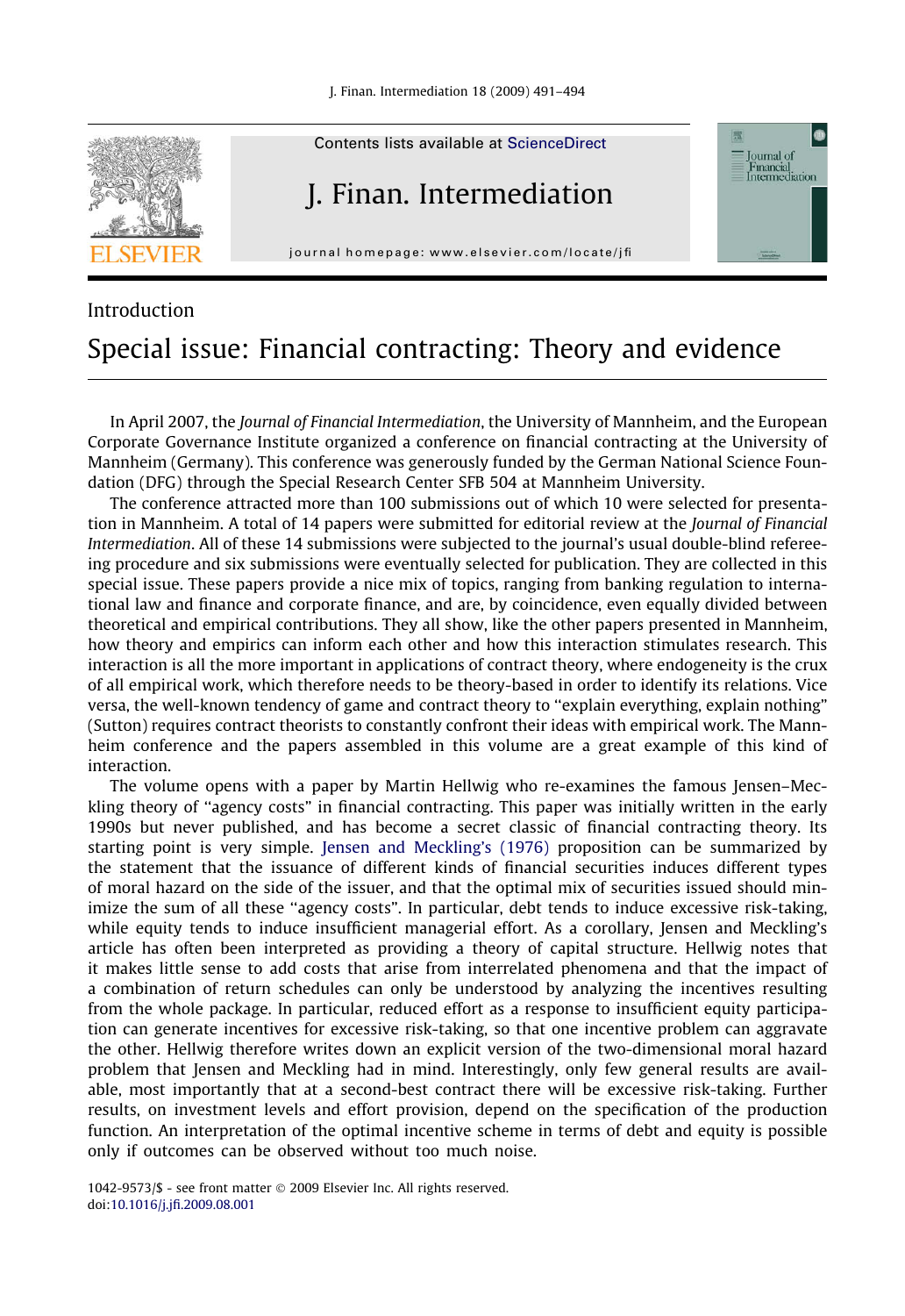Hellwig's paper strikes a cautionary note for the interpretation of debt and equity in terms of incentive contracts. At the same time, it is an excellent example of how contract theory can advance our understanding of real world institutions by deriving a rich set of properties that such institutions are expected to have and confronting these with the facts, in this case the stylized return schedules of debt and equity.

The paper by Bond and Newman undertakes something similar. It starts from the simple observation that punishment is a necessary ingredient of incentive contracts, and asks why extreme punishments are rarely observed in modern financial markets. A prominent example are debt contracts. Harsh punishments of delinquent borrowers were common until the 18th century and institutions such as debtors' prisons where abolished only gradually in the 19th century. There has been a clear tendency for punishments of bankrupt borrowers to become more and more lenient as our economies developed more and more. A simple theory that harsher punishment assures better performance is at odds with such observations. Bond and Newman offer an innovative argument by investigating the possible consequences of harsh punishments more thoroughly. They argue that such punishments typically generate externalities towards third parties in the economy, because the delinquent agent could contribute to the creation of surplus in other business relations. Forcing this agent into slavery or prison would eliminate this surplus and thus harm society. Since the future creation of surplus of third parties is typically ignored in bilateral contracting, this is an argument for the state to intervene and ban excessively harmful punishments.

This argument does not hold for other forms of contractual punishments that are observed in finance, such as the seizure of collateral. The transfer of collateral from the borrower to the lenders can be value reducing (if the borrower has a comparative advantage at using the assets such as in [Hart](#page-2-0) [and Moore \(1998\)](#page-2-0)), but the loss will be largely internalized by the contracting parties and can therefore be expected to be less of a concern for government intervention.

The third theory paper in this special issue by Ratnovski picks up the theme of government intervention and analyses the costs and benefits of lender-of-last-resort activity by government or central banks if banks are threatening to fail. This topic has gained particular relevance in 2008, and the theoretical analysis points to several worrying possible consequences of the recent wave of government support measures. Ratnovski proposes a simple model that focuses on the ex-ante incentives of banks to maintain liquidity buffers if this is privately costly and liquidity is expected to be provided by government intervention in case of systemic failures. While the costs of such interventions has been studied before (e.g., [Rochet and Tirole, 1996\)](#page-3-0), Ratnovski emphasizes the systemic implications for bank risk management practices. His model shows that in equilibrium banks can derive rents from maintaining insufficient liquidity, because an aggregate liquidity shortage will force the government to intervene ex post. The main policy question therefore is how to limit these rents. Ratnovski shows that a crucial determinant of successful lender-of-last-resort intervention is the information available to the lender of last resort. If he has sufficiently precise information about a failing bank's asset structure, he can tailor his intervention to the bank's fundamental quality and thus reduce the bailout rents. This will break the equilibrium expectations that the lender of last resort cannot punish opportunistic risk management strategies of the banking system and will improve the private incentives of banks to provision for risk. The paper thus extends the analysis of individually optimal risk management strategies and shows how government intervention can influence systemic behavior. This topic is clearly of first-order importance for our understanding of regulatory policy after the great financial crisis of 2007–08.

The paper by Bottazzi, Hellmann, and Da Rin bridges the gap between theory and empirical work in this special issue by providing both. The authors present a unique, hand-collected data set of more than 1000 venture capital deals in 17 European countries that allows them to address several questions on the use of venture capital in different economic and legal environments that have never been addressed before. In order to guide their empirical research, they present a theory of venture-capital financing that builds on the double-moral hazard model developed by [Hellmann \(1998\), Schmidt](#page-2-0) [\(2003\)](#page-2-0) and others. In the theory, the ease with which the investor or the entrepreneur can divert funds into their own pockets is a parameter the inverse of which is interpreted as an index of the quality of the legal system. The theory can thus make simple predictions about the impact of the quality of the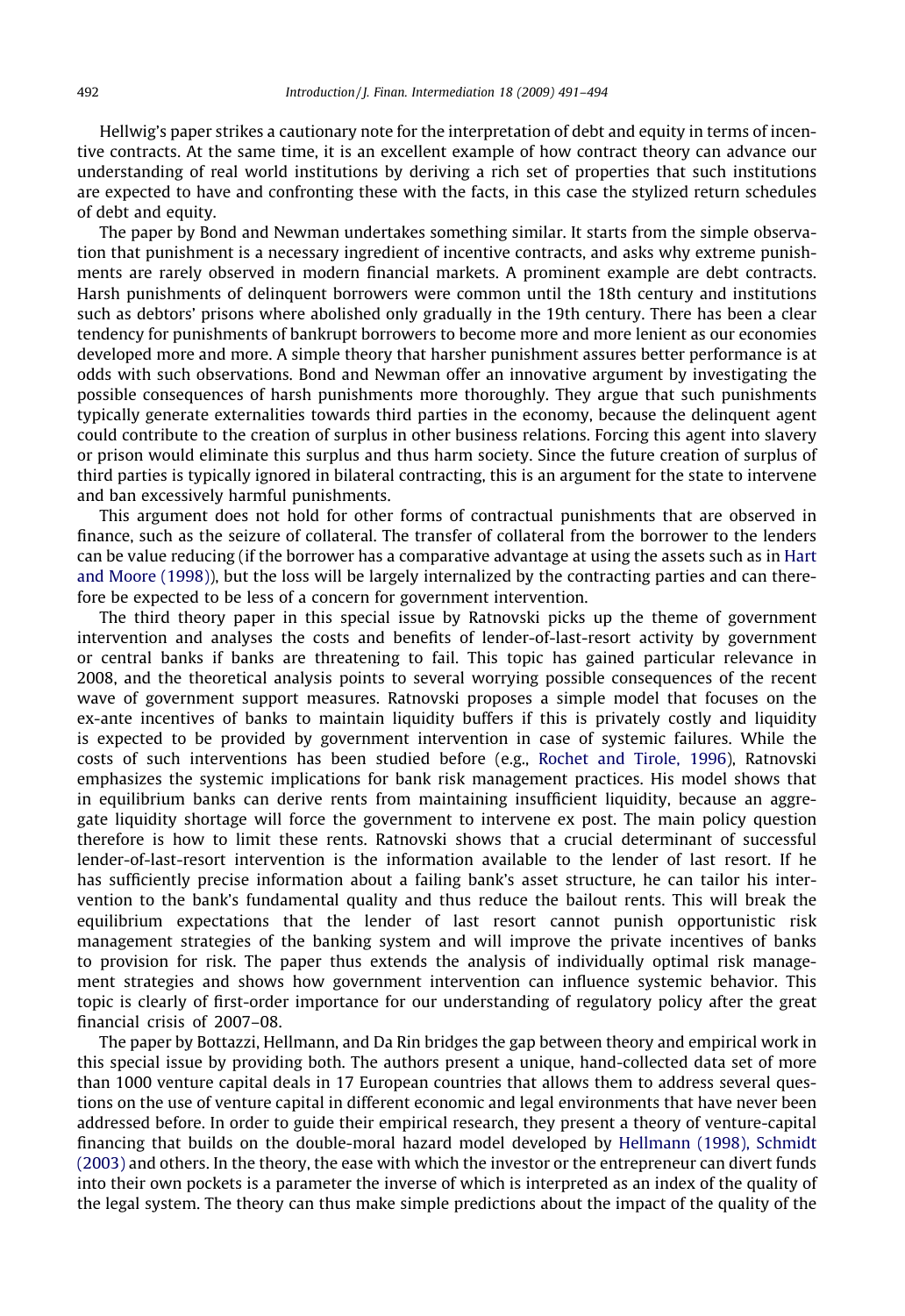<span id="page-2-0"></span>legal system on investor behavior and the structure of financial contracts. These predictions are then tested on the international data set. This type of test goes well beyond the seminal work by [La Porta,](#page-3-0) [Lopez de Silanes, Shleifer and Vishny \(e.g., 1998\)](#page-3-0), who only conduct aggregate tests of country characteristics. The findings support the proposed theory: better legal systems are associated with stronger investor involvement and with better protection of investors against downside risk. One of the novelties of the work by Bottazi, Hellmann, and Da Rin is that they can theoretically and empirically distinguish between the legal system of the investor and that of the firm. Interestingly, they find that the legal system of the investor seems to have the stronger effect on the venture capital relation. Hence, the legal system seems to affect venture capital practices not only directly, but also indirectly through the impact it has on investor behavior. Their paper thus not only opens a new perspective on the relation between law and finance but also yields fascinating insights into differences of financial practices across different countries.

In the next paper of this special issue, Masulis and Nahata discuss another source of heterogeneity in venture capital funding. It has long been known that venture capital from stand alone venture capital firms differs from that provided by corporate venture capitalists. Corporate venture capital is investment by established corporations who invest in start-up firms in order to gain early access to new technologies or products. These venture capitalists, on the one hand, typically are more attractive because they can provide more specialized expertise in key product markets or R&D, but on the other hand are more of a strategic threat to the entrepreneur because he must fear being more easily expropriated or marginalized once his venture matures. The problem is that information about corporate venture capital usually is not public. Masulis and Nahata overcome this difficulty by sampling corporate venture capital firms at their IPO. The publication requirements at the IPO stage allow the authors to collect the information necessary to better understand the relation between venture capitalist and start-up firm. This information includes, in particular, share ownership structure, board representation, and firm valuations.

This unique data set allows Masulis and Nahata to empirically validate a number of conjectures made in the theory of venture capital (e.g., Hellmann, 1998) that hitherto could not be investigated, such as the impact of the competitive relation between the corporate venture capitalist and the start-up firm on board representation and IPO pricing. The paper thus is another example of the productive interplay between contract theory and contract econometrics.

The final paper of the special issue by Lookman comes back full circle to the first paper and re-examines the Jensen–Meckling proposition of debt and risk-shifting empirically. Incidentally, the distortion of risk choices was the only robust result in Hellwig's analysis of the Jensen–Meckling problem. The starting point of Lookman's argument is the basic idea of Diamond (1984) that banks can control firms more effectively than dispersed investors, as their concentrated investment allows them to internalize the benefits of collective monitoring. If debt financing encourages riskshifting, as postulated by Jensen and Meckling (1976), then this effect should therefore be smaller for firms with large bank debts than for firms with dispersed debt holders. Lookman tests this prediction by means of a new data set about firms' borrowing and hedging policies. The data are from the oil and gas exploration and production industry, which eliminates industry effects and at the same time features firms that are particularly exposed to risk, namely commodity price volatility. Faced with this risk, firms in the industry can hedge more or less. And indeed, Lookman finds that firms that rely more on bank borrowing hedge more. The paper provides a number of robustness checks and further tests, but its insight is as simple and fundamental as this. This is probably as good as it gets in terms of testing theoretical predictions. It is again a paper that exemplifies how theoretical and empirical research can stimulate each other, which is the main topic of this special issue.

## References

Diamond, D., 1984. Financial intermediation and delegated monitoring. Rev. Econ. Stud. 51, 393–414. Hart, O., Moore, J.H., 1998. Default and renegotiation: a dynamic model of debt. Quart. J. Econ. 113, 1–41.

Hellmann, T., 1998. The allocation of control rights in venture capital contracts. RAND J. Econ. 29, 57–76.

Jensen, M., Meckling, W.R., 1976. Theory of the firm: managerial behavior, agency cost and ownership structure. J. Finan. Econ. 3, 305–360.